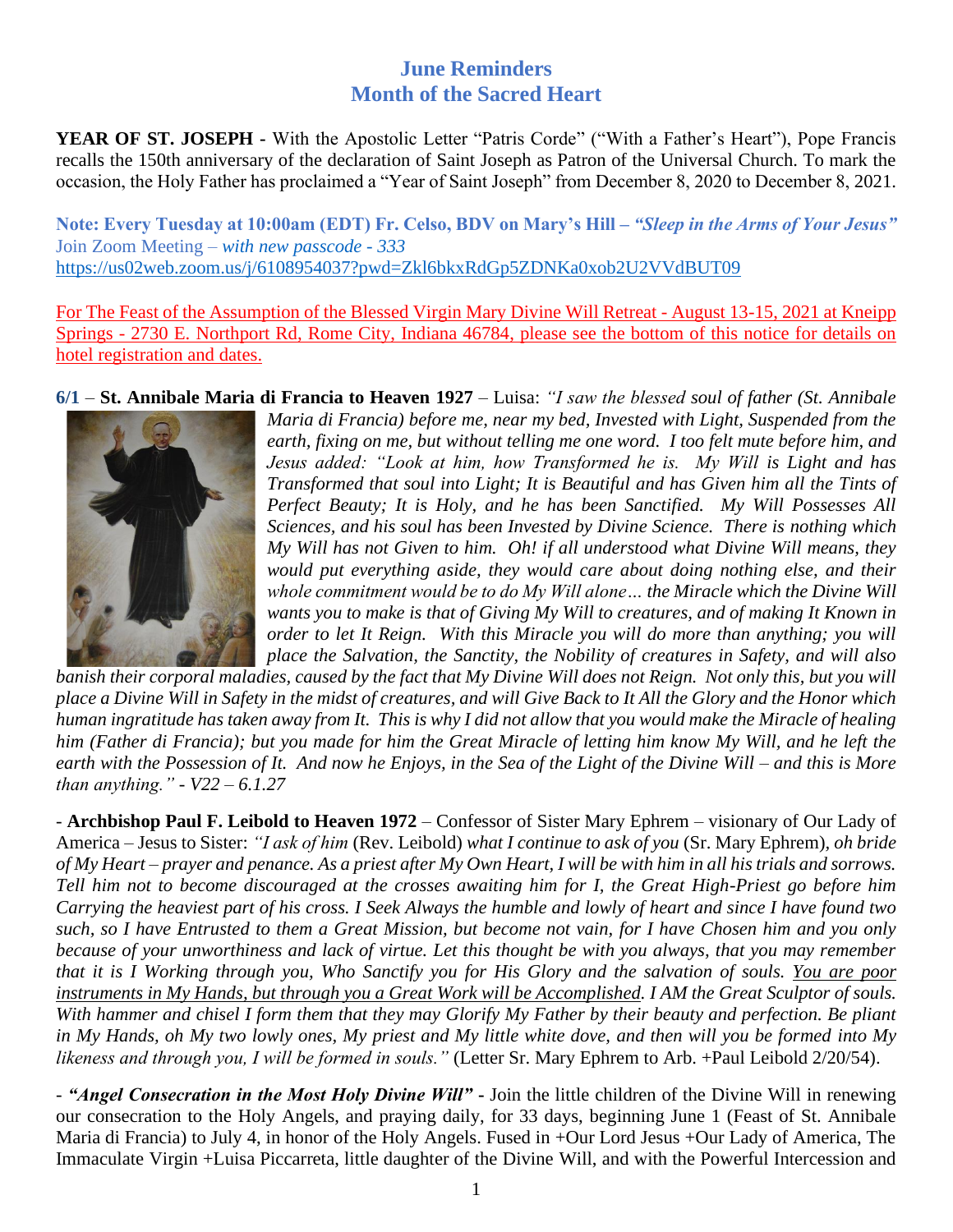Protection of the Holy Angels, let us *Declare our Independence* from the evils of this world, Imploring the Kingdom of the Divine Will to Come Reign on earth as in Heaven!

**6/3** – **Feast of Corpus Christi** (Trad) - "After this, since it was the *Feast of Corpus Domini*, I was thinking to myself that that day was the Feast of the Marriage that Blessed Jesus did with souls in the Most Holy Sacrament of Love. And my Beloved Jesus, Moving in my interior, told me: *"My daughter, the True Marriage with humanity*  was done in Creation. Nothing was lacking, either to the soul or to the body; everything was done with Royal *Sumptuousness. An Immense Palace was Prepared for the human nature, such that no king or emperor can have one similar to it, which is the Whole Universe: a starry heaven and its vault, a sun whose light would never be extinguished; flourishing gardens in which the happy couple, God and man, would Stroll, Amuse itself and Maintain the Continuous, Uninterrupted Feast of our Marriage; and Garments, Woven not with matter, but Formed of Purest Light by Our Power, as Befitted Royal Persons. Everything was Beauty in man, soul and body, because the One Who Prepared the Marriage and Formed it was of an Unreachable Beauty. So, from the external Sumptuousness of the So Many Enchanting Beauties Present in the Whole of Creation, you can imagine the internal Seas of Sanctity, of Beauty, of Light, of Science, etc., which the interior of man Possessed. All the Acts of man, internal and external, were as Many Musical Keys which Formed the Most Beautiful Melodies, Sweet, Melodious, Harmonious, which Maintained the Joy of the Marriage. And each Additional Act that he would Dispose himself to do was a New little Sonata that he would Prepare, to Call his Spouse to Delight with him."* - *V24 – 6.12.28*

**6/4** – **First Friday of the Month of the Sacred Heart –** Attend Nine First Friday Masses in Honor of the Sacred Heart of Jesus, in Fusion of Acts in the Most Holy Divine Will to Repair and Redo for all offenses against His Most Sacred Heart.

**6/5** – **First Saturday of the Month of the Sacred Heart –** Attend Five First Saturday Masses in Honor of Our Lady of Fatima, according to Her Wishes, in Fusion with the Acts of Jesus, Mary and Luisa, to Repair and Redo for all offenses against the Immaculate Heart of Mary.

**6/6** – **MOST HOLY BODY AND BLOOD OF CHRIST (**New) – see reading 6/3 [https://luisapiccarreta.co/?page\\_id=20702](https://luisapiccarreta.co/?page_id=20702)

– **Our Lady of Akita Appears to Sister Agnes 48 years ago on June 6, 1973** – Cardinal Ratzinger, now Pope Benedict XVI, in June 1988, approved the Akita events as "reliable and worthy of belief." In fact the Philippine ambassador to the Vatican, in 1998 spoke to Cardinal Ratzinger about Akita and the Cardinal: "personally confirmed to me that these two messages of Fatima and Akita are essentially the same." On October 6th, 2019 after an Angel appeared to Sister Agnes, Sr. Agnes said to Sister M. "I felt the time is near." – <https://www.virgosacrata.com/our-lady-of-akita.html> for latest Message- [http://afterthewarning.com/messages](http://afterthewarning.com/messages-from-heaven/miscellaneous-messages/2019/november/13/update-new-message-from-sister-agnes-of-our-lady-of-akita)[from-heaven/miscellaneous-messages/2019/november/13/update-new-message-from-sister-agnes-of-our-lady](http://afterthewarning.com/messages-from-heaven/miscellaneous-messages/2019/november/13/update-new-message-from-sister-agnes-of-our-lady-of-akita)[of-akita](http://afterthewarning.com/messages-from-heaven/miscellaneous-messages/2019/november/13/update-new-message-from-sister-agnes-of-our-lady-of-akita)

**6/8** *-* **Mary Mediatrix of All Graces** (Trad) – "…a fifth Dogma awaits to be proclaimed by the Church, one which has been prophesied by many Marian Saints. This Dogma is Mary, Mediatrix of All Graces. A lay movement called Vox Populi Mariae Mediatrici has been actively promoting the proclamation of this doctrine. Inside the Vatican magazine reports that "currently it has collected from all around the world more than 4 million signatures, including more than 300 bishops. There are 32 cardinals on its advisory board...." Dr. Mark Miravalle, Associate Professor of Theology and Mariology at the Franciscan University of Steubenville, has authored a book entitled, Mary: Co-Redemptrix, Mediatrix. Advocate in which he proposes the Dogmatic definition of Mary, Co-Redemptrix, Mediatrix and Advocate. Cardinal Luigi Ciappi, O.P., who served as Papal Theologian for all popes from Pope Pius XII to Pope John Paul II, endorsed this work with the words, "I share the hope of Dr. Mark Miravalle."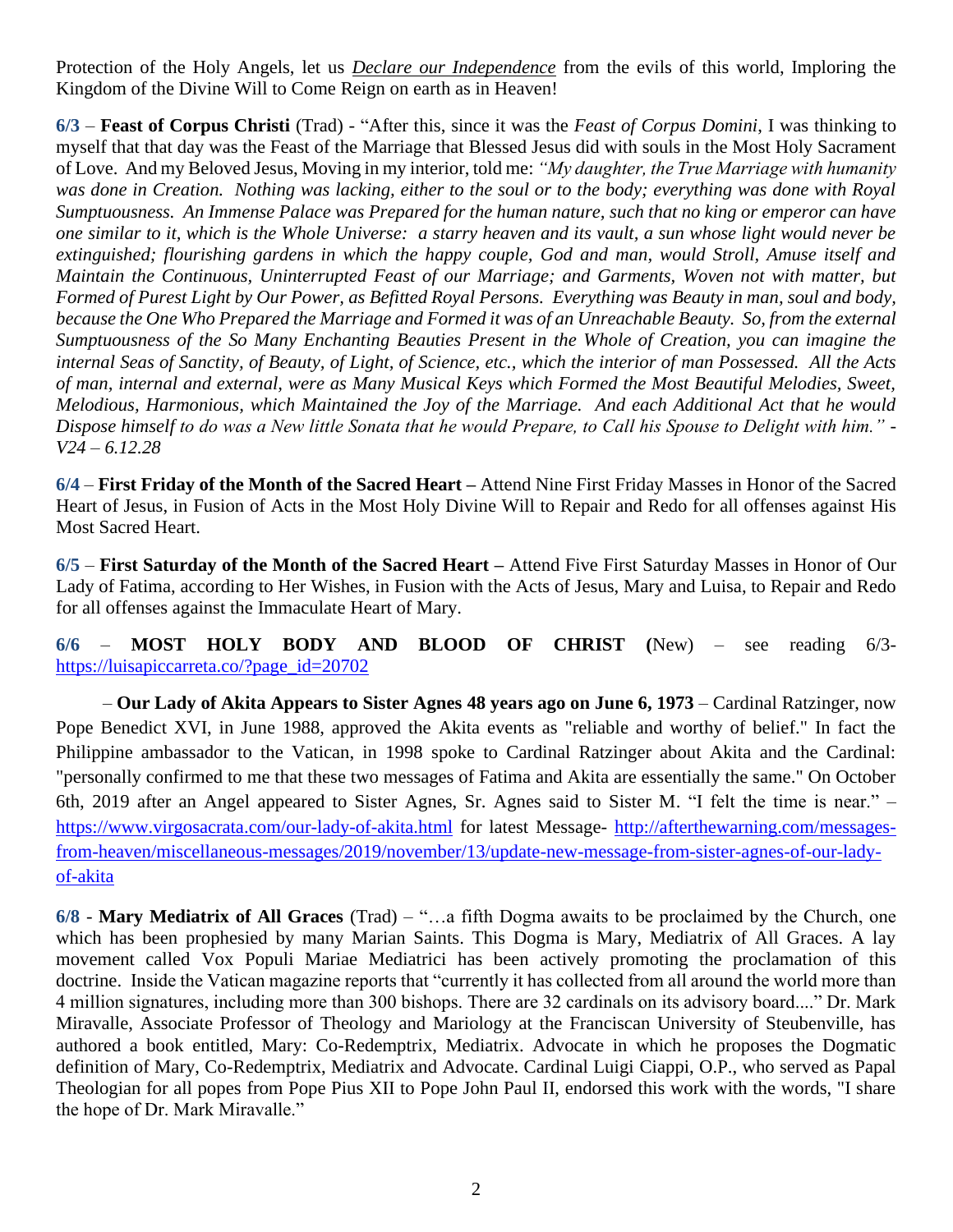**6/11** – **MOST SACRED HEART OF JESUS** (New/Trad) - "Don't you know that Redemption is preparation for the Kingdom of the Divine Will? *And the Sacred Heart of Jesus is nothing other than the Immense Reign of His Will.* It is not the Heart that Dominates; it is the Divine Will that Dominates His Divine Heart." - *Letter of Luisa to Federico Abresch -* [https://luisapiccarreta.me/feasts/feast-of-the-sacred-heart-of-jesus-in-the-kingdom](https://luisapiccarreta.me/feasts/feast-of-the-sacred-heart-of-jesus-in-the-kingdom-of-the-divine-will)[of-the-divine-will](https://luisapiccarreta.me/feasts/feast-of-the-sacred-heart-of-jesus-in-the-kingdom-of-the-divine-will)

**6/12 – IMMACULATE HEART OF MARY** (New)- *"She let not one act escape Her which creatures Owed their Creator; and enclosing all in Her Maternal Heart, She Loved all and each one in a Universal Way. So, in Her We Found All Our Glory – She denied nothing to Us; She gave Us not only that which She was supposed to Give Us Directly, but also that which the other creatures denied to Us. And to Act as a Magnanimous and Most Loving Mother, Who Pours Her Own Self Out For Her children, She Generated everyone in Her Sorrowful Heart."- V19 – 6.26.26 -* <https://bookofheaven.org/2014/06/28/feast-of-the-immaculate-heart-of-mary/>

**- Fr. B. Thomas Celso, BDV talk on Mary's Hill** – 9:00-4:00 EDT – *"Image and Likeness"*

**- Ordination of Giuseppe Lacerenza –** A student who, along with Michele Barisciano, was a student and close friend of Padre Bucci, OFM. Let us remember this beloved son of Padre Bucci today, day of his Ordination in Italy.

- **today, June 12, is the Anniversary of Entrance into Eternity** of Fr. Celso's mother, Katerina Anna Celso (2012), as well as Father's spiritual director, Fr. Francesco Travasi, MSC (1992). Let us invoke their intercession!

**6/13 – To Honor Our Lady of Fatima on the 13th** of each month of Her Appearances to the children, we continue the brief reading: <https://bookofheaven.com/feasts-and-novenas/our-lady-of-fatima-may-13/> and Repeat the Command Prayer as Vow of Victim: [https://bookofheaven.com/feasts-and-novenas/ascension-prayer-offering](https://bookofheaven.com/feasts-and-novenas/ascension-prayer-offering-as-victim-with-luisa/)[as-victim-with-luisa/](https://bookofheaven.com/feasts-and-novenas/ascension-prayer-offering-as-victim-with-luisa/)

**June 13, 1689** - Our Lord Appears to St. Margaret Mary Alacoque for the King of France to consecrate France to His Sacred Heart.

**June 13, 1789** – King of France stripped of authority and executed 4 years later after failing the consecration.

**June 13, 1917** – Our Lady of Fatima Appears to Lucy, Jacinta and Francisco for the Pope with Bishops to consecrate Russia to Her Immaculate Heart.

**June 13, 1929** – Our Lady Appears to Sr. Lucy repeating the request. **June 13, 1931** – Our Lord Appears to Sr. Lucy warning the same



fate of the King of France to the Pope if fail to complete the consecration to the Immaculate Heart of Mary. (Pope Benedict XVI's quote from 2010)

**6/15** – **Birthday of Padre Bucci, OFM –** Padre Bucci Pray for us!

**6/17** – **Feast of The Eucharistic Heart of Jesus** (Trad) - **V22 – 7.4.27** – *"And just as the Eucharistic Life Multiplies in the Hosts, So does My Divine Will Multiply My Life in each act of the human will, which, More than accident, lends itself to the Multiplication of My Life. As you were making your will flow within Mine and wanted to give Me to each one, So was My Will Forming My Life in yours, and from Its Light It Released My Life, Giving Me to each one; and I – Oh! How Happy I Felt that the little daughter of My Will was forming So Many of My Lives in the accidents of her will, to give Me not only to animate creatures, but to All things Created by Me. So,*  as I was Multiplying My Life, I felt I was Constituting Myself the King of All: King of the sun, of the sea, King of *the flowers, of the stars, of the heavens – in sum, of Everything. My daughter, one who Lives in My Will Possesses within herself the Fount of the Source of the Sacraments, and can Multiply Me as Much as she wants and in whatever way she wants."*

**6/18** – **Apparitions of Our Lady in Garabandal 60 years ago** (1961 to 1965) **–** Our Lady of Mt. Carmel Appeared to the children in Garabandal, as She did to Sister Mary Ephrem in Rome City, Indiana. Our Lady to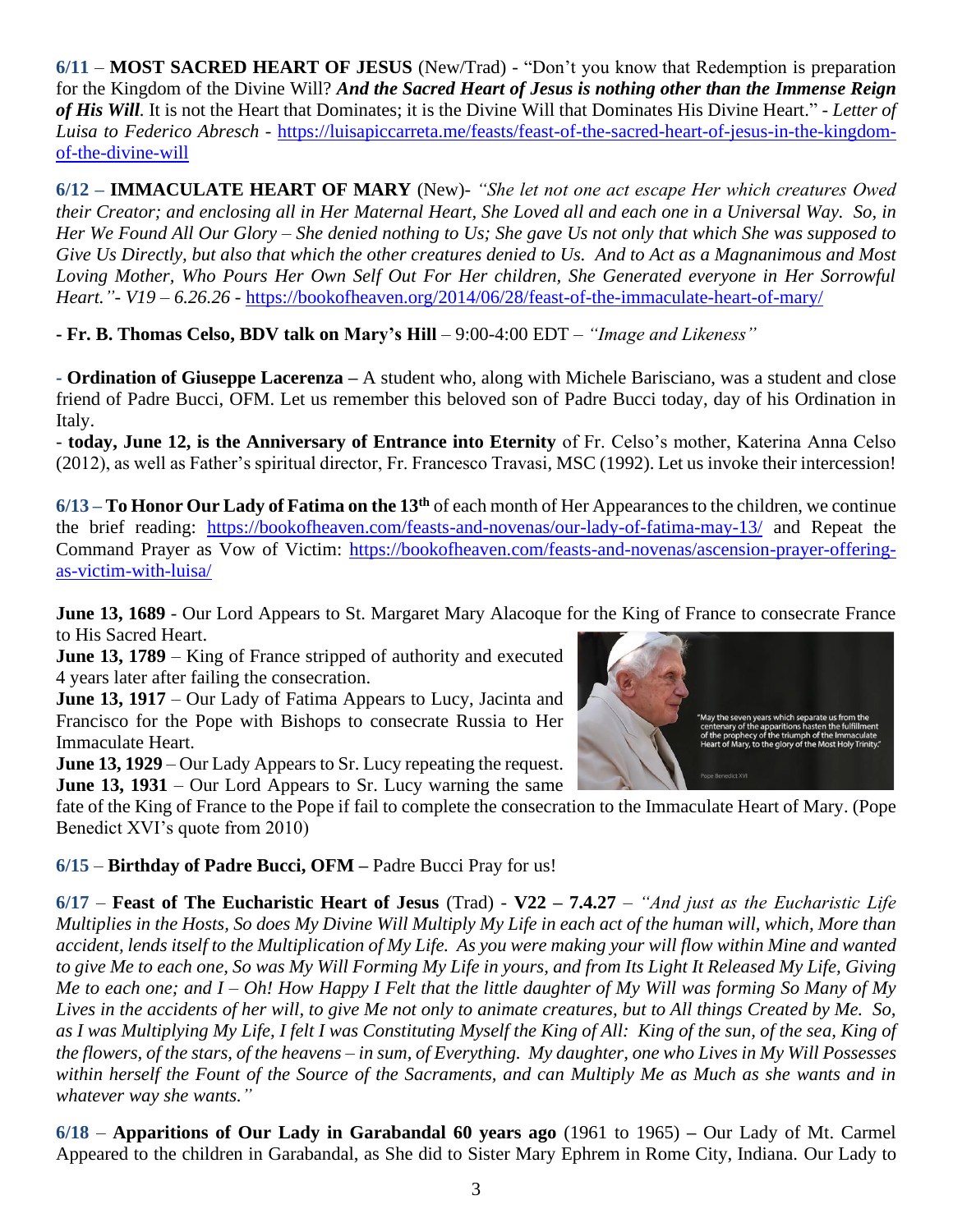the children – *"As My Message of October Eighteenth has not been complied with and has not been made known to the world, I am advising you that this is the last one. Before, the cup was filling up. Now it is flowing over. Many cardinals, many bishops and many priests are on the road to perdition and are taking many souls with them. Less and less importance is being given to the Eucharist. You should turn the Wrath of God away from yourselves by your efforts. If you ask His forgiveness with sincere hearts, He will pardon you. I, your Mother, through the intercession of Saint Michael the Archangel, ask you to amend your lives. You are now receiving the*  last warnings. I love you very much and do not want your condemnation. Pray to us with sincerity and we will *Grant your requests. You should make more sacrifices. Think about the Passion of Jesus."*  <https://www.garabandal.us/>

**- St. Ephrem of Syria –** (Trad) – *"More fitting to be told, than the Glorious account of Paradise, are the exploits of the Victorious who adorned themselves with the very Likeness of Paradise; in them is depicted the Beauty of the Garden."* - Hymns on Paradise – St. Ephrem

**6/21 - Father's Day** - *"We Love You, our Father Who are in Heaven. We Love You, our Father Who Dwell in our hearts."* – V35 – 1.10.38

– **St. Aloysius Gonzaga** – Luisa and Pope Benedict XVI are named after St. Aloysius - *"Look at how beautiful Aloysius is; but what was greatest in him, which distinguished him on earth, was the love with which he operated. Everything was love in him - love occupied his interior, love surrounded him externally; so, one can say that even his breath was love. This is why it is said of him that he never suffered distraction – because love inundated him everywhere, and with this Love he will be Inundated Eternally, as you see."* And in fact it seemed that the Love of Saint Aloysius was So Very Great, as to be able to Burn the whole world to ashes. Then Jesus added: *"I Stroll upon the highest mountains, and there I Form My Delight."* Since I did not understand the meaning of it, He continued, saying: *"The highest mountains are the Saints who have loved Me the most, and in them I Form My Delight, both when they are on earth, and when they pass into Heaven. So, everything is in Love."* - V2 – 6.20.99 - <https://bookofheaven.com/feasts-and-novenas/feast-of-st-aloysius/>

**6/22** – **Bruno Cornacchiola Entrance into Eternity 2001 –** *"I am with those who are"* demonstrates explicit confirmation of all titles, truth and dogmas concerning the Blessed Virgin, revealed and un-revealed. They give us an understanding of the Virgin's existence in time, the action of the Trinity in the Incarnation and her Divine Motherhood, *'indicating the continuity of the Trinity in Redemption, Mediation and Sanctification of humanity in time, and for Eternity. "In the Divine Trinity"* By these words, one can consider, but does not understand the merger or the Indivisible Operations by the Trinity, through Her Son Jesus Christ. Full of Grace is in Perfect Ecstasy within Eternal Love of God. *"I am the Virgin"* indicates Mary's Cooperation with the Intimate Actions in Her, by the Trinity for Eternal Salvation of the faithful: She is not only Virginity of morals but from Eternity, the Integrity of Divine Science Infused in Her is incomprehensible but at present continues in a real manner. *"Of Revelation"* In these words we can also understand that all the Privileges Granted to the Virgin by the Trinity by Divine Will, have been established by Mary's Cooperation. The Virgin Mother is Unique at all times, with a Universal Right in Veneration and one in all Her Manifestations. – *IL Viggente (The Seer) on Our Lady of Revelation – Who Appeared to him April 12, 1947 – 40 days after Luisa's entrance into Heaven.* <https://bookofheaven.com/feasts-and-novenas/virgin-of-revelation/>

**6/24** – **Nativity of St. John the Baptist** (New/Trad)

**6/25** – **1 st draft of the Hours of the Passion by Luisa Piccarreta 1914**

**6/27** –**Fr. B. Thomas Celso, BDV talk on Mary's Hill – 3:00-4:30 EDT –** see updated emails

- **Our Lady of Perpetual Help -** *"I am Our Lady of Perpetual Help. I will Help you Always."* (Our Lady of Perpetual Help Appeared to Sister Mary Ephrem – letter of Sister to Rev. Leibold 3/57)

**6/29 - Sts. Peter and Paul** (New/Trad) - Apostolic Princes of the Church